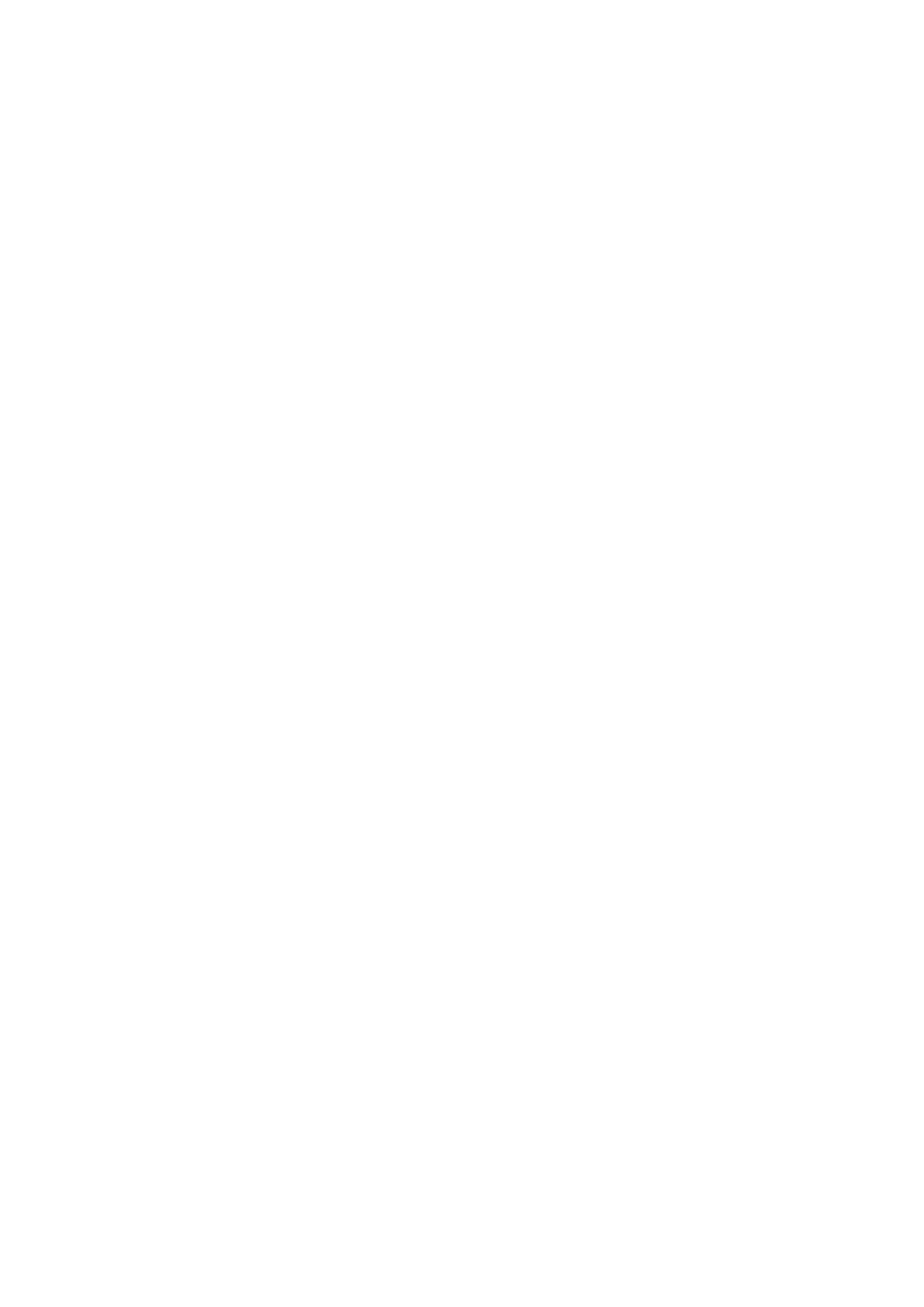### **Contents**

| 5  |
|----|
|    |
| 9  |
| 10 |
| 12 |
|    |
|    |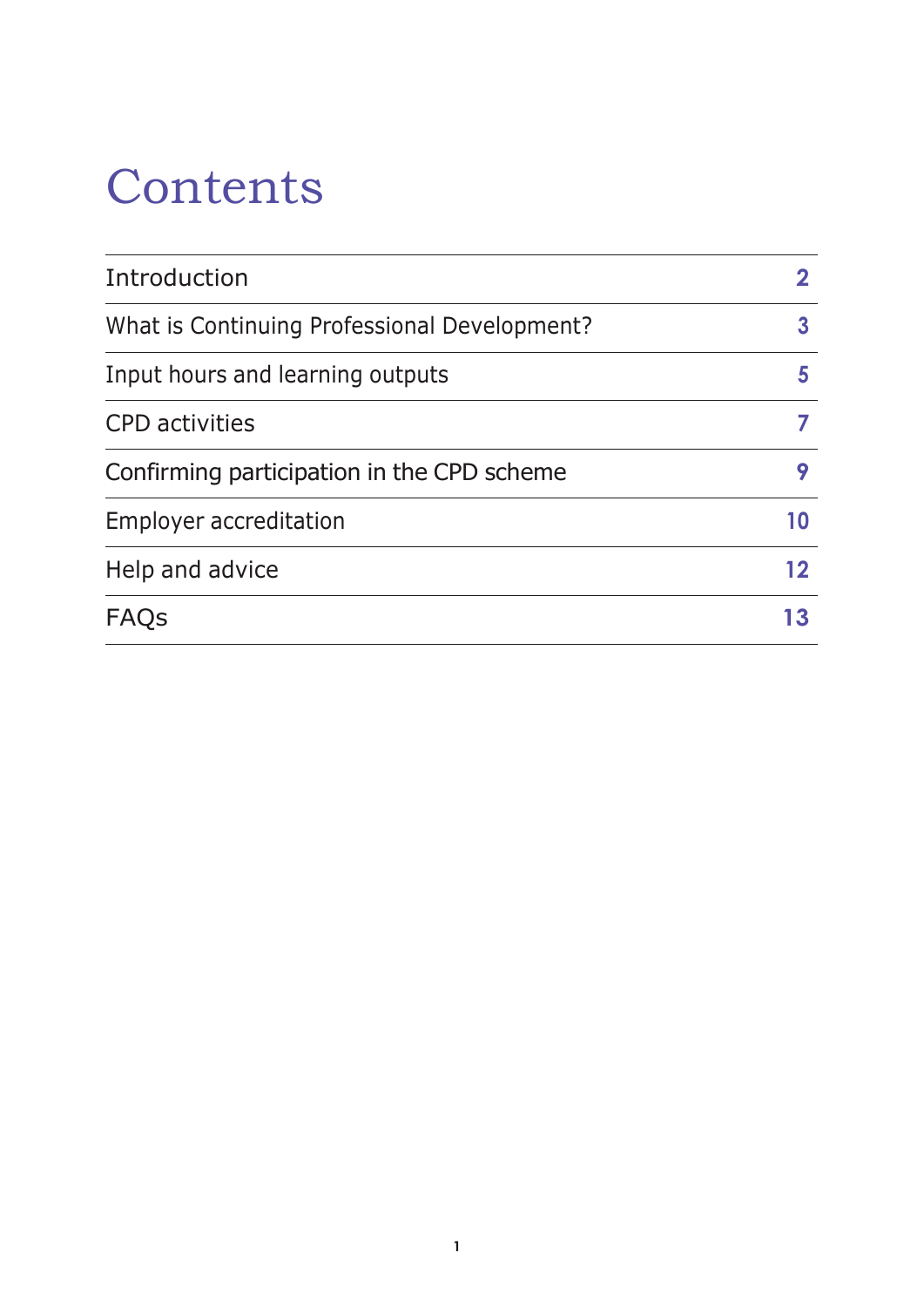### Introduction

Participation in CIPFA's CPD scheme is mandatory for all CIPFA professionally qualified Members (CPFA and FCPFA). Other grades of members such as Associates, Affiliates and Students as well as fully retired members are not required to complete CPD.

Participation in our CPD scheme is a practical way in which you can evidence your commitment to providing the highest levels of service to employers, clients and to the wider public and as a result uphold the Institute's reputation.

At a time when business context, technologies and regulations change so rapidly, continuing professional development is a priority for every professional accountant and is to be expected from anyone holding such a professional title.

CIPFA's CPD scheme has been designed to be as flexible as possible. It takes into account all the sectors in which CIPFA Members work. It is especially important that all development should be relevant to your job role now and for your possible future career.

CIPFA's CPD scheme fully complies with the International Federation of Accountants (IFAC) International Education Standard (IES) 7. These guidance notes have been prepared to support the CIPFA Standard of Professional Practice (SoPP) for CPD effective from 1 January 2020.

The Membership team is always available to offer advice and support and their contact details can be found later in this guide. Please contact a member of the team if you have any questions.



#### **Conceptual CPD Framework – a structured approach to CPD**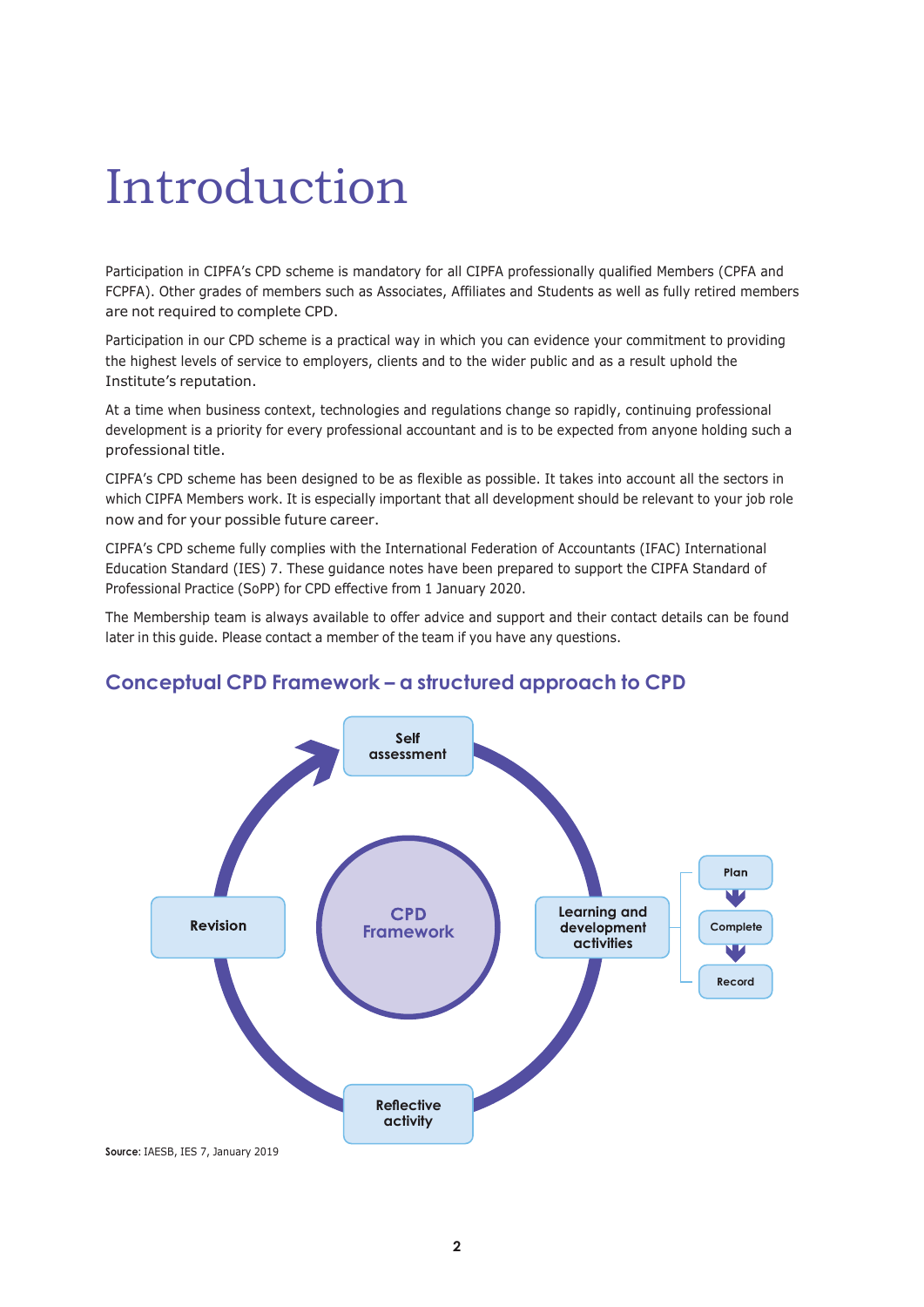## What is Continuing Professional Development?

Continuing Professional Development CPD is a process which enables you to maintain your professional competence and develop relevant skills and knowledge throughout your career.

Our definition of CPD is similar to best practice models and is as follows:

*A systematic and planned approach to the maintenance, enhancement and development of knowledge, skills* and expertise that continues throughout a professional's career and is to the mutual benefit of the individual, *employer, the profession and society as a whole.*

#### **Requirements of CIPFA's CPD scheme**

#### **CPD year**

A CPD year is any 12 month period e.g. January to December, April to March and September to August. Lifelong learning is a continuous process throughout a professional's career. You can choose the annual cycle that suits you and your employer.

The Institute recognises that some learning activities span one or more years, e.g. studying for an advanced or part-time degree.

For each CPD year, members are required to maintain:

- A learning and development plan
- A learning and development record
- A portfolio of evidence

#### **Learning and Development Record**

Members are required to maintain a record of the CPD undertaken during each CPD year. The learning and development record should contain the following details:

- The type of CPD activity completed e.g. work place training.
- The date the activity was completed e.g. 5 November 2021.
- The number of hours spent on the activity, e.g. 4 hours, this is the input measurement.
- A reflective statement about the activity, identifying what you have gained from completing it and how you will use the knowledge and/or skills developed. This is the output of the CPD activity.
- Reference to a piece of evidence to verify the activity was undertaken e.g. certificate of attendance.

You should make a plan for your CPD in advance, this is often done as part of an appraisal process.

As CPD is a continuous process, when reflecting on the output of CPD activities and what has been learned, you may also consider what future learning is required; this can form the basis for your CPD plan for the next year.

Best practice CPD focuses on planning, recording and reflecting on development. A learning and development plan requires information about key roles and responsibilities in your current role and possible future roles, what skills and knowledge you wish to develop in order to fulfil your current and possible future roles, and what activities you plan to undertake to develop the desired knowledge and skills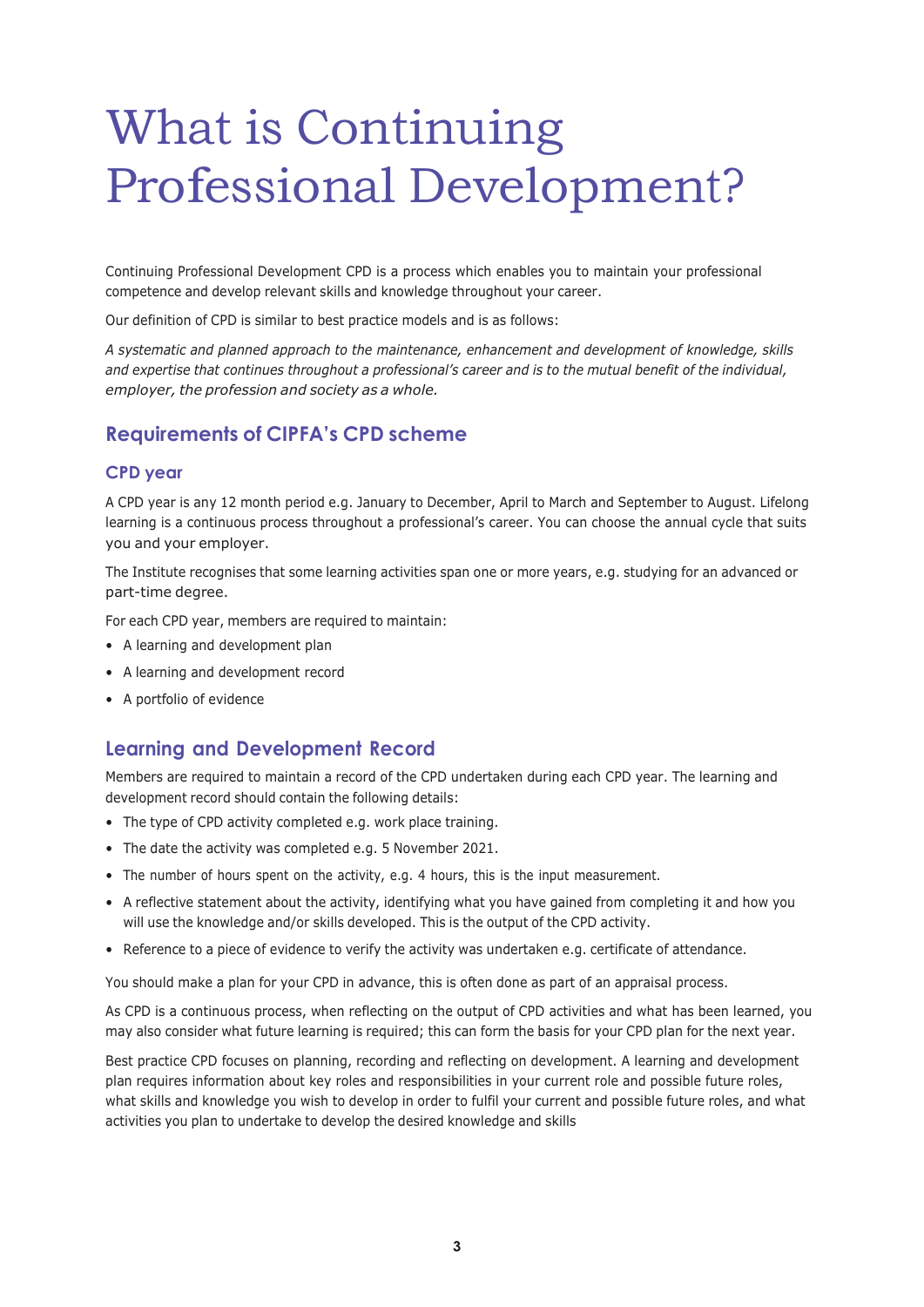The learning and development record requires you to reflect on the usefulness of the activity, what you have learned, how you will use the acquired knowledge or skill in the future and how far it has met your objectives.

#### **Portfolio of evidence**

The portfolio of evidence provides supporting material to demonstrate that you have undertaken the activities listed in your learning and development record.

Examples of evidence are:

- Certificates of attendance
- Joining instructions
- Delegate lists
- Minutes from meetings
- Emails confirming involvement
- Diary entries
- Worksheets
- Course evaluation sheets
- Exam results
- Terms of reference for projects / executive summary
- Training record
- Appraisal report
- Specification report / testing report
- Copy of presentation
- Letter of invitation
- Web based learning log or certificate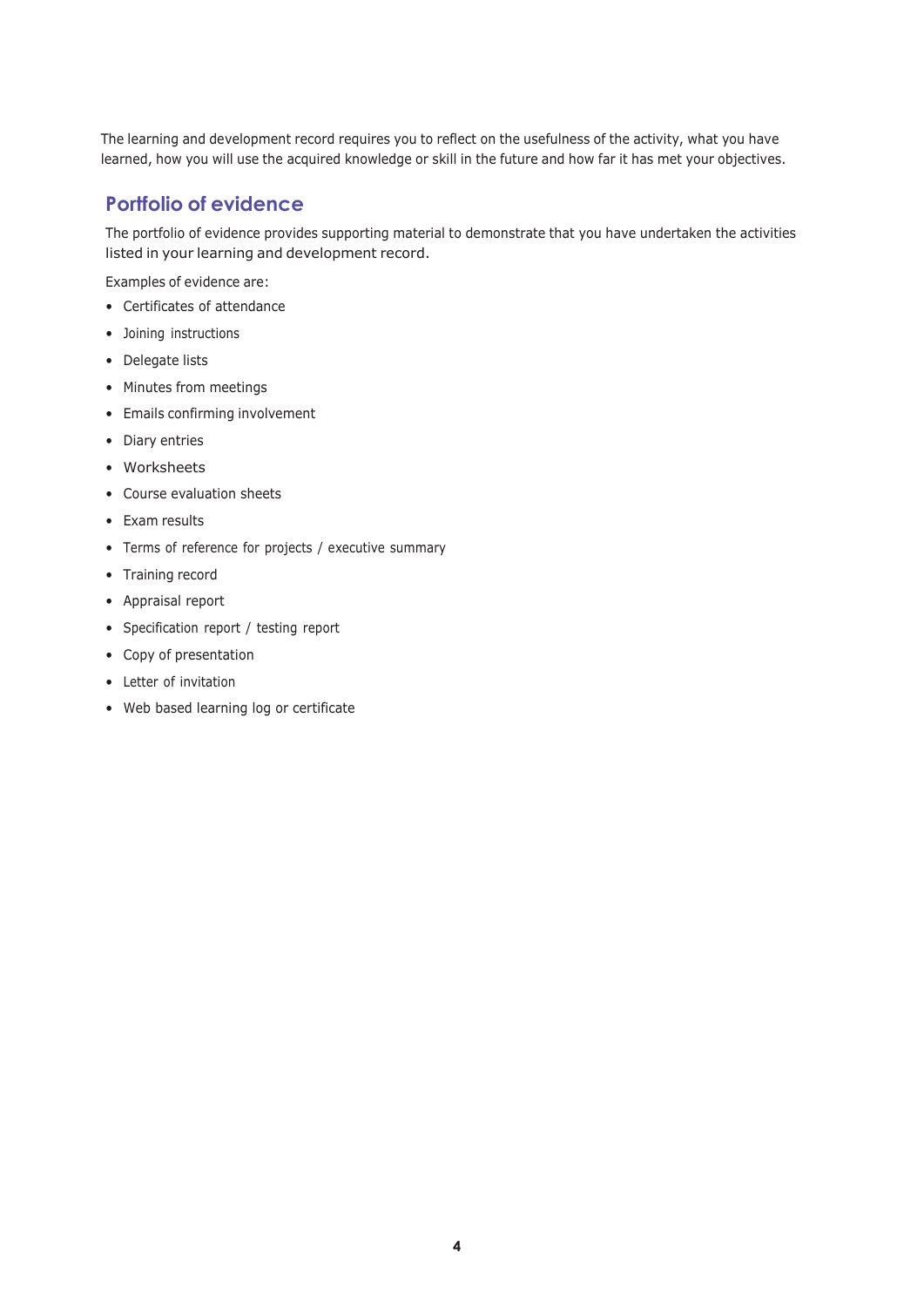## Input hours and learning outputs

Members are required to undertake a minimum of 20 hours of relevant and verifiable activity in any one CPD year. These are activities that can be assessed in terms of the number of hours committed to CPD and your own assessment of the skills and knowledge gained. Members may, in certain circumstances such as long term illness, request a reduction in the number of hours by contacting the Membership team. Each request will be considered on its own individual merits.

#### **Development needs**

The particular knowledge and skills you include in your continuing professional development will be decided by you and will be influenced by the sector you are employed in, where you are on the career ladder and your future career plans and aspirations. It will also vary depending upon whether you are employed in a traditional accountancy role, general management or one of the other many roles in which CIPFA members are employed.

CPD objectives and activities undertaken will also be determined by your level of seniority and responsibility. Those in more senior roles would be expected to focus on more strategic and leadership activities.

CIPFA's CPD scheme has been designed as a framework to aid development regardless of employment sector. The key for making this scheme work for you is making sure that the knowledge and skills you develop are relevant and valuable to you and your circumstances. So whichever sector you are employed in or even if you are self-employed you can make your continuing professional development relevant to your needs.

Your CPD plans may incorporate not only the development of your 'technical' accountancy skills (or those skills relating to your role and chosen career path), but also the 'leadership and personal effectiveness' skills you may need to develop as your career progresses.

#### **Technical development**

Technical development can relate to facets of accountancy and auditing, finance or information technology. Some examples of what can be included in your technical development are:

- Financial reporting standards; IFRS, IPSAS etc.
- Governance, risk and compliance
- Counter-fraud and anti-bribery and corruption
- Commercial understanding within the public sector
- Finance business partnering
- Treasury management
- Property and asset management
- Pension management
- Procurement technology
- Technology and data in finance
- Audit
- Contract planning and management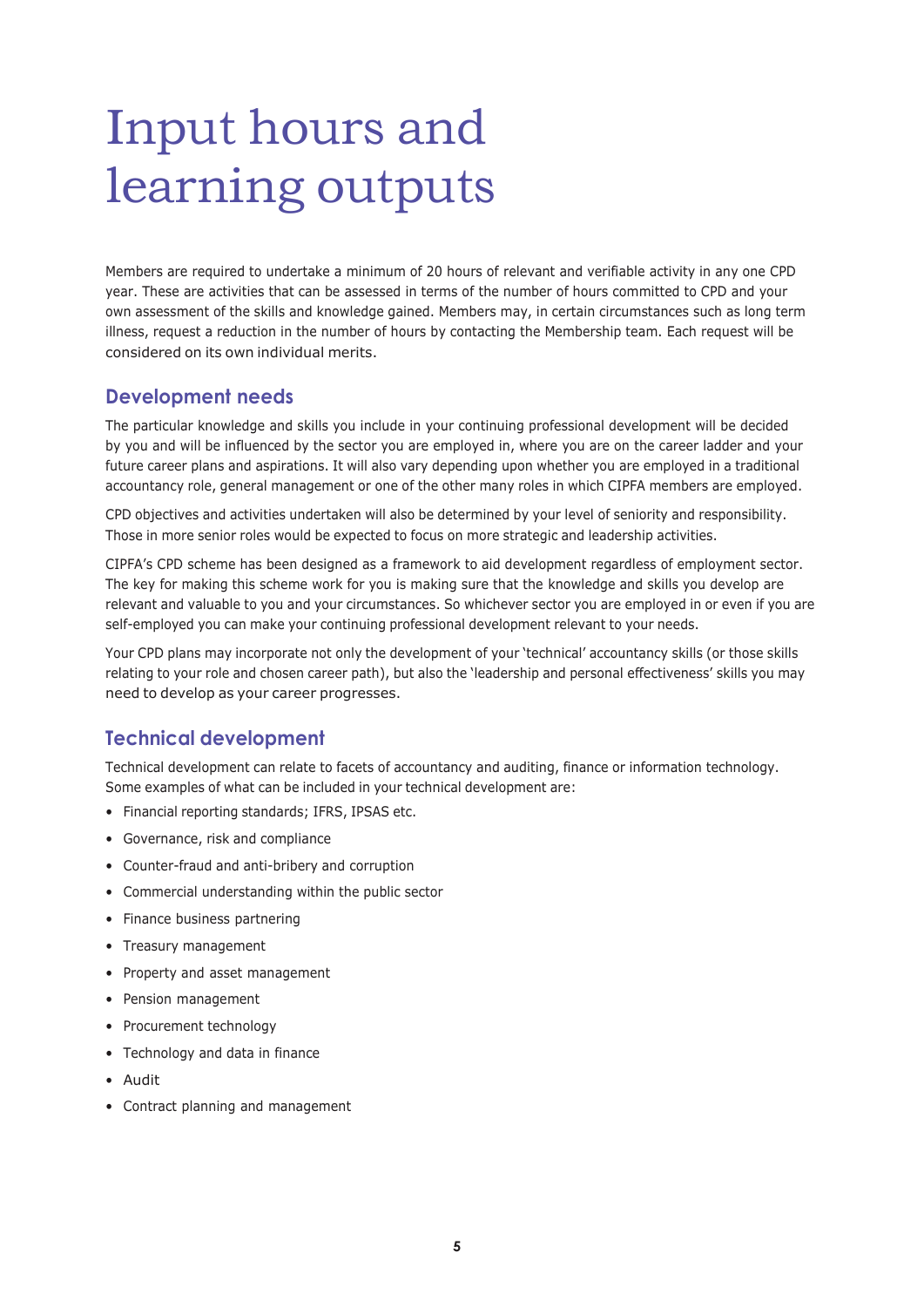- Investment and spending appraisal
- Capital accounting
- Sector specific training, e.g. accounting for charities, academies

As members move away from traditional accountancy roles your technical development will also need to adjust. Technical accountancy development will be replaced by development beyond accountancy e.g. strategy, sustainability and efficiency.

#### **Leadership and personal effectiveness development**

Members are also required to consider their leadership and personal effectiveness development; you do not need to manage other members of staff to meet this requirement. Examples of leadership and management development include:

- Leadership
- Initiating and managing change
- Communication, negotiating and impact
- Customer focus
- Delegation and empowerment
- Developing people
- Planning and decision making
- Performance management
- Project management
- Recruitment and induction
- Strategy and planning
- Team working and team building

The balance between technical and leadership and personal effectiveness skills and knowledge will vary from member to member. It will depend upon your role, the organisation and the sector you are employed in and your career progression.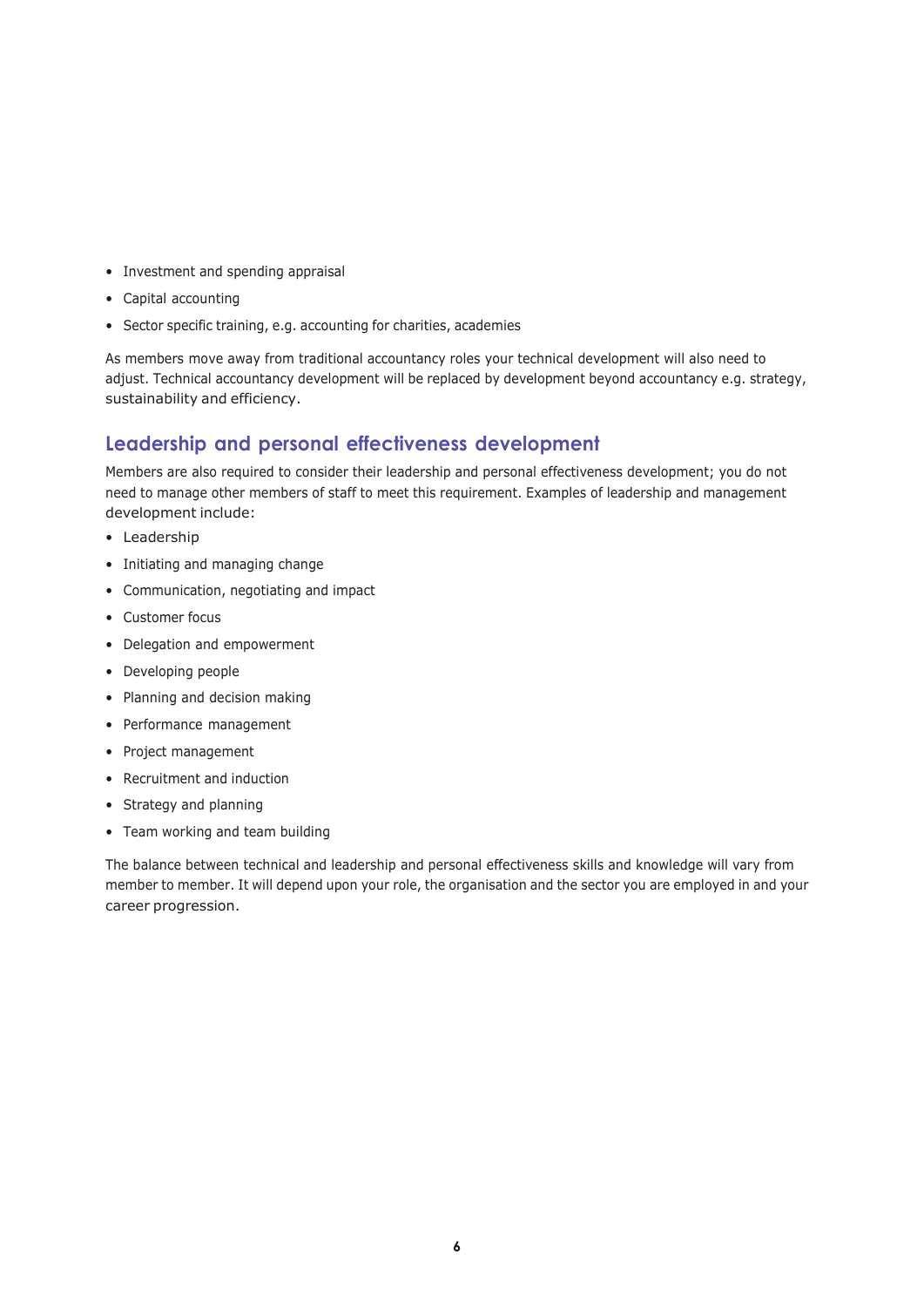### CPD activities

Once you have identified the knowledge and skills you wish to acquire or develop, you then need to consider how you wish to do this. You are encouraged to consider how best you learn and to select activities that support your learning style. The CPD scheme is flexible to suit your circumstances and you may consider the following types of activities contributing to your CPD:

#### **Structured development**

A structured activity is typically a planned activity where a particular outcome is expected e.g. development of a particular skill or knowledge. Examples of structured development include:

- Attendance at a training course, conference, seminar or workshop
- Preparing and implementing new systems or processes
- Online learning and training
- On-the-job training
- Undertaking an additional qualification
- Being coached or mentored
- Secondment
- Project work

#### **Unstructured development**

Unstructured development is more ad hoc and the outcome is not usually known at the outset of the activity. Examples include:

- Using skills and/or knowledge gained on a course
- Work shadowing a colleague
- Visiting other departments or organisation to learn from them
- Preparing a report
- Discussions with colleagues
- Web based research
- Reading journals and articles
- Preparing a presentation
- On-the-job learning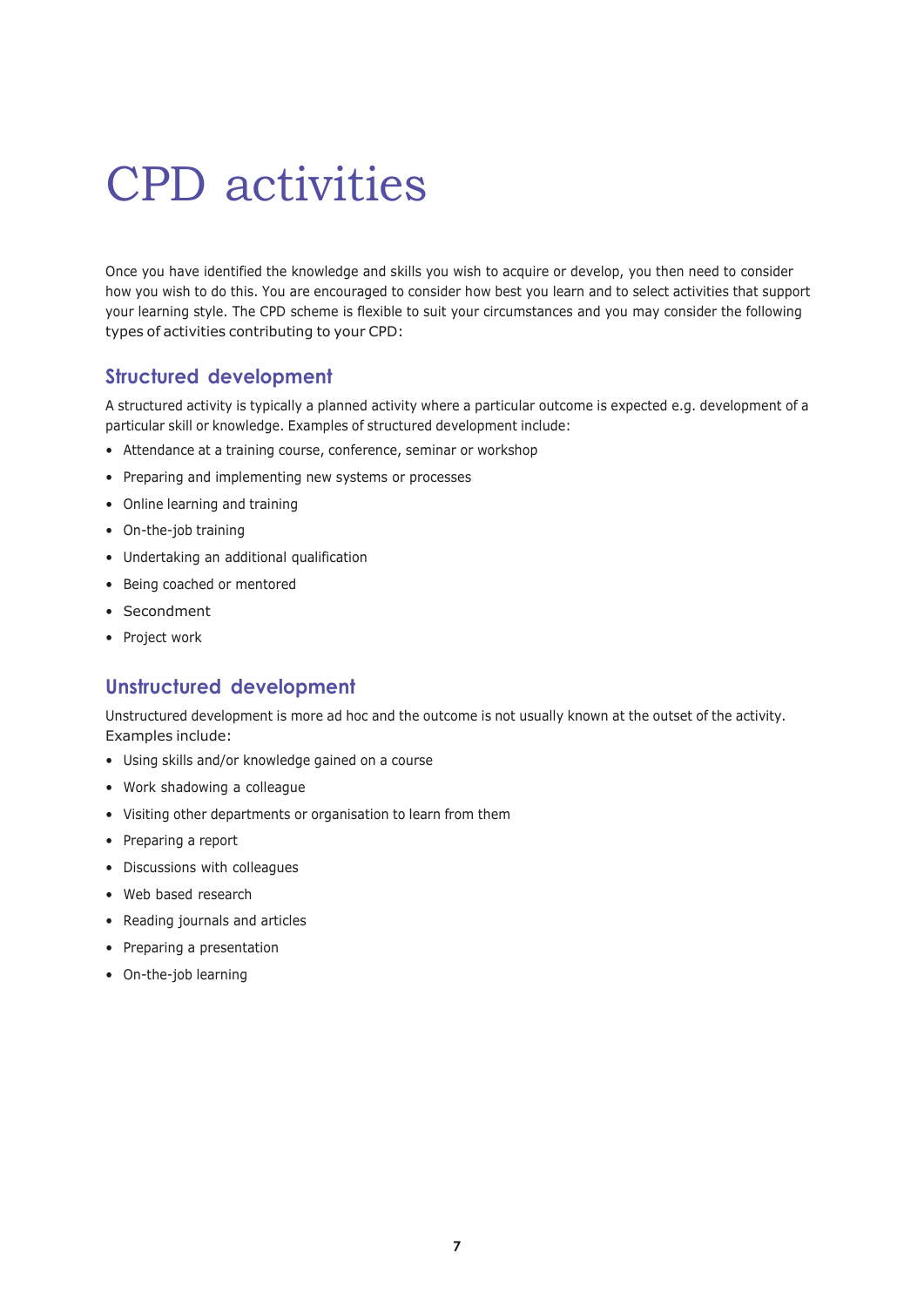Voluntary and additional roles can include a mixture of both structured and unstructured activities, and if you undertake any of the following roles these may count towards your CPD:

- CIPFA Portfolio
- Membership of a CIPFA Technical Panel, Board or Committee
- CIPFA regional volunteer
- Undertaking voluntary work on behalf of a charity
- Treasurer of a local group / charity
- School Governor

Wherever possible CIPFA asks that CPD activities should be verified or evidenced. This will usually involve an independent record confirming your participation in that activity.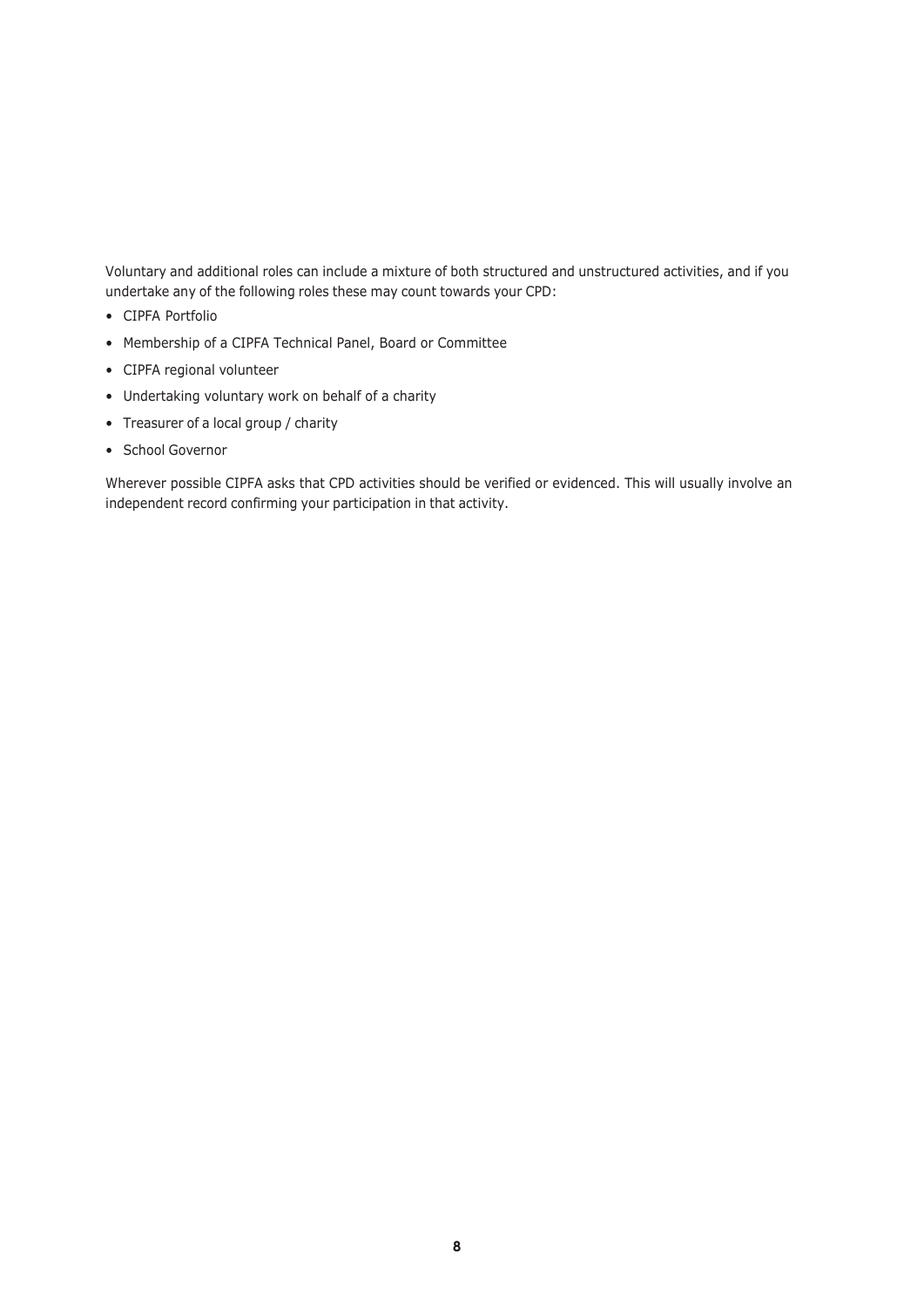# Confrming participation in the CPD scheme

Professionally qualified Members are required to confirm their participation annually by completing an Annual Members Statement (AMS), which is located in your MyCIPFA area of the website. The AMS is available from November (when membership subscription renewals are issued). The AMS must be completed and submitted by 31 March each year.

Note, only full Chartered Members (CPFA and FCPFA) are required to complete an Annual Members Statement (AMS). Other grades of members such as Students and Affiliates will not have an AMS in their MyCIPFA area on the website.

The AMS should be completed regardless of whether or not you work for a CIPFA accredited employer.

#### **CPD monitoring**

A number of members will be selected at random each year and asked to show evidence of their CPD activities. This can be done by submitting a completed Learning and Development Record, a template is available from CIPFA for this.

If you work for a CIPFA accredited employer, you can provide written evidence from your employer confirming your continued participation in their learning and CPD scheme. You can also provide additional evidence such as training documents from the employer's scheme.

#### **Exemption from participation in the CPD scheme**

In special circumstances, members may apply to be exempt from participating in the CPD scheme. Retired members who no longer work or volunteer their services in a capacity which relies upon their CPFA designation will be granted an exemption from fulfilling CPD requirements.

Exemption may also be available for members on maternity leave, long-term sick leave or on a career break. Upon returning to employment, members are asked to give full consideration to their development and expected to resume participation in the CPD scheme. Requests for exemption will be considered on an individual basis.

### **Standard of Professional Practice (SoPP) for CPD**

CIPFA Council has approved the SoPP for CPD which full Chartered Members (CPFA and FCPFA) are expected to comply with. The SoPP details the CPD requirements and lays out what members need to do to participate in the CPD scheme. Failure to comply with the SoPP for CPD may be regarded by the Institute's Bye-Laws as grounds for disciplinary action.

The SoPP for CPD is available on the CIPFA website.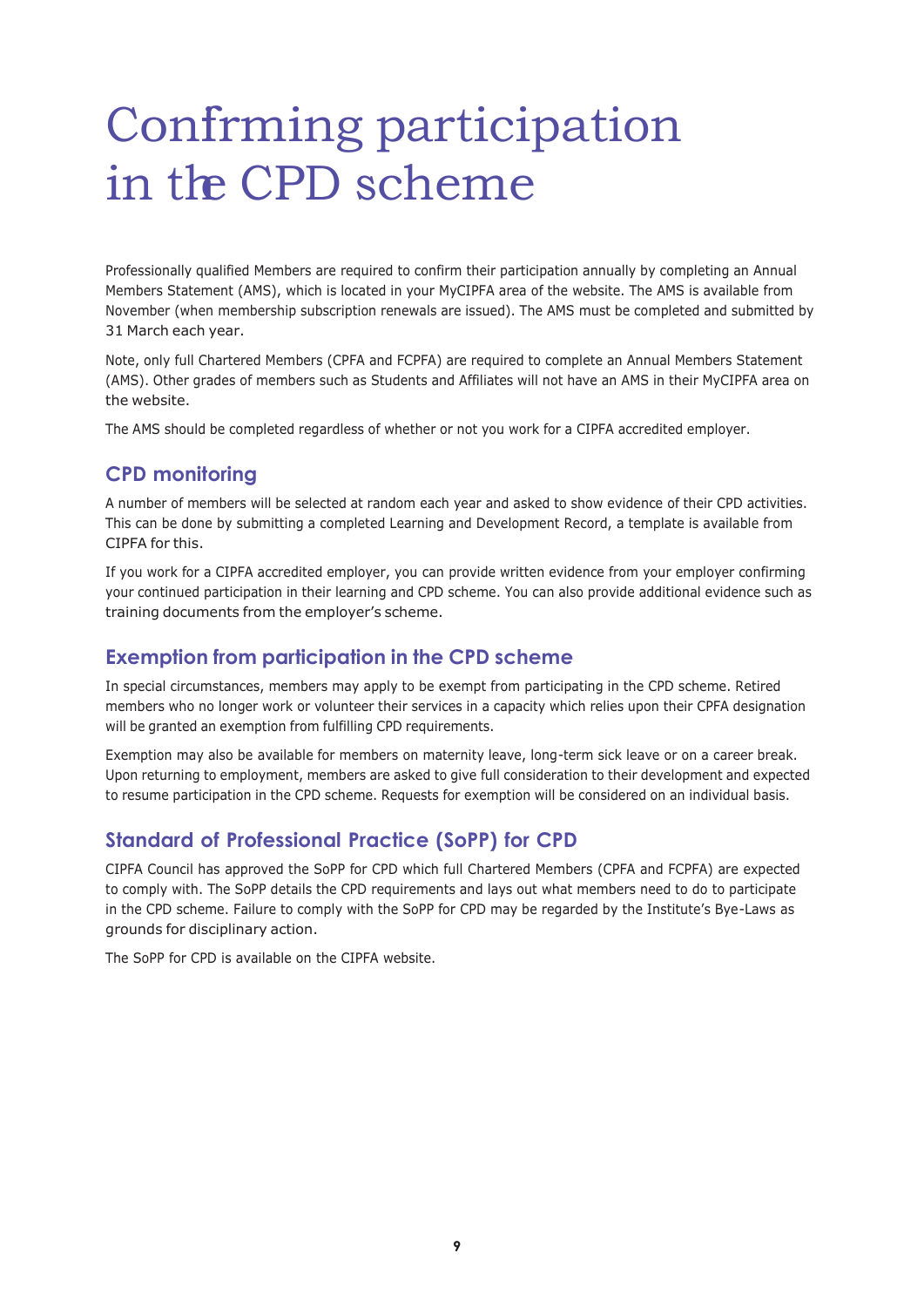# Employer accreditation



Our Employer Accreditation scheme recognises employers' strong commitment to the professional development and training of their staff.

Gaining CIPFA Accreditation Employer status enhances an organisation's reputation as one that is progressive and forward-thinking by ensuring high levels of competency throughout the workforce. As a result the organisation is more likely to increase staff retention and become more attractive to prospective employees.

#### **Applying for Employer Accreditation is easy.**

CIPFA Accreditation recognises excellence in professional development, training and CPD. It is awarded to those employers demonstrating best practice, having integrated policies for training CIPFA students and also successfully implementing internal staff development programmes to aid continuing professional development.

#### **Entry requirements for employers**

Employers can become a CIPFA Accredited Employer by submitting an application form and a copy of their staff development scheme.

The application will be assessed to determine whether it demonstrates the following:

- Must be a recognised organisation, compliant with relevant legal and regulatory employment requirements.
- Must have current policies and procedures in place to demonstrate commitment to supporting professional development.
- Must provide a consistent and appropriate level of CPD supervision to all employees registered as CIPFA members.
- Must provide or facilitate professional development and training for all CIPFA members to a standard that enables members to continually develop role-appropriate levels of competence, knowledge and skills.
- Must be aware of, and operate within, the Professional Accountancy standards and Code of Practice set by CIPFA.

#### **How to apply**

Applying for Employer Accreditation is a quick and straightforward process, with no cost involved. Any organisation with CIPFA students and/or members working in the organisation is welcome to apply, provided they have a formal system and process for learning and development in place.

Organisations interested in applying for Employer Accreditation should contact the Quality & Compliance office at qualitycompliance@cipfa.org, who will send out the Employer Accreditation application form.

#### **What happens next?**

Once CIPFA Employer Accreditation has been approved, providing the CIPFA Member is registered with CIPFA's scheme and annually confirms participation in the scheme, individual members will be able to provide proof from the approved accredited employer's scheme as evidence of their CPD activities and will not be required to complete separate documentation from CIPFA's CPD scheme. Members will benefit from having more time to devote to their development, as well as receiving support and recognition from both their employer and CIPFA.

Working for a CIPFA Accredited Employer means that Members do not need to complete CIPFA's Learning and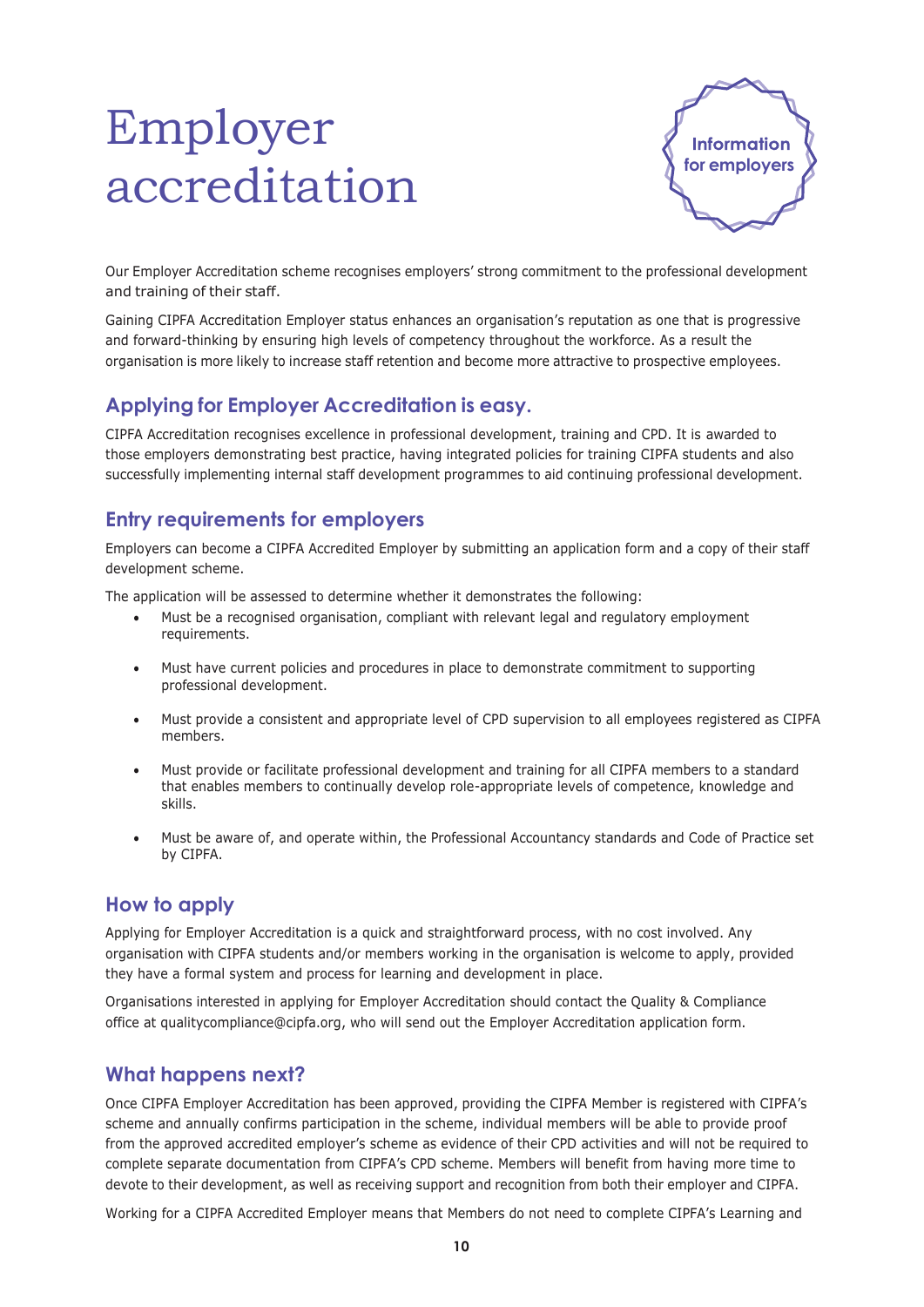Development Record, but will still be required to declare their participation in CPD each year on your Annual Members' Statement. Members may also be required to show evidence of CPD activities undertaken if requested to do so.

For further help or information, please email:

**[qualitycompliance@cipfa.org](mailto:qualitycompliance@cipfa.org)**

**[www.cipfa.org/qualifications/employers/employer-accreditation](http://www.cipfa.org/qualifications/employers/employer-accreditation)**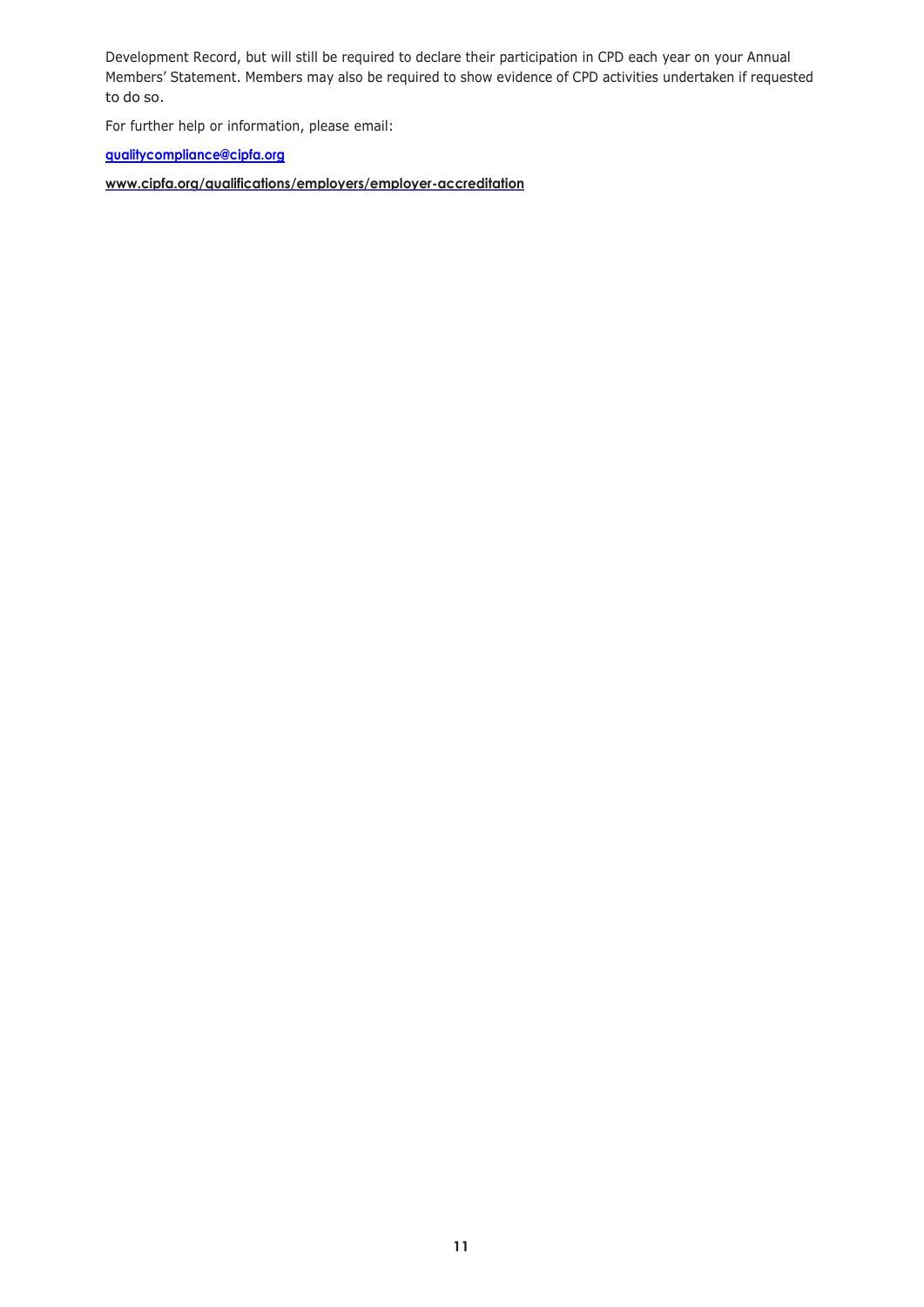## Help and advice

CIPFA continuously strives to develop and enhance services to support members with their CPD.

#### **Recording your CPD**

Members can download and save a Learning and Development Record template. Records should be retained for six years. Copies of the Learning and Development Record template are available on the CIPFA website: **[www.cipfa.org/cpd](http://www.cipfa.org/cpd)**

#### **CIPFA website**

You can use the CIPFA website to search for learning solutions, training courses, reports and information. Once you have completed an activity, you should update your Learning and Development Record.

#### **CIPFA regions**

Support is also available from CIPFA Regions which operate on a voluntary basis to arrange local activities which can help members in their CPD. To find out what CPD support your region has to offer, please visit the website: **[www.cipfa.org/regions](http://www.cipfa.org/regions)**

#### **Identifying your development needs**

To identify areas of development which are relevant to your career you can refer to the *CIPFA Key Competencies for Public Sector Finance Professionals*. This document has been designed to stimulate thinking and discussion about what skills and development may be appropriate at different stages throughout your career. The Key Competencies can be found at: **[www.cipfa.org/keycompetencies](http://www.cipfa.org/keycompetencies)**

#### **CIPFA training**

One of the many ways to contribute to your learning and development is through structured training. CIPFA offers a range of qualifications, short courses and introductory workshops that are ideal for keeping your skills and knowledge up-to-date. We also provide access to a wealth of online management and leadership resources via ManagementDirect. Visit the CIPFA training section on our website **[www.cipfa.org/training](http://www.cipfa.org/training)**, [o](http://www.cipfa.org/training)r log into **[www.cipfa.org/MyCIPFA](http://www.cipfa.org/MyCIPFA)** to access ManagementDirect.

#### **Membership team**

For any advice or information about CPD please contact the Membership team on:

- T: **+44 (0)20 7543 5600**
- E: **[members@cipfa.org](mailto:members@cipfa.org)**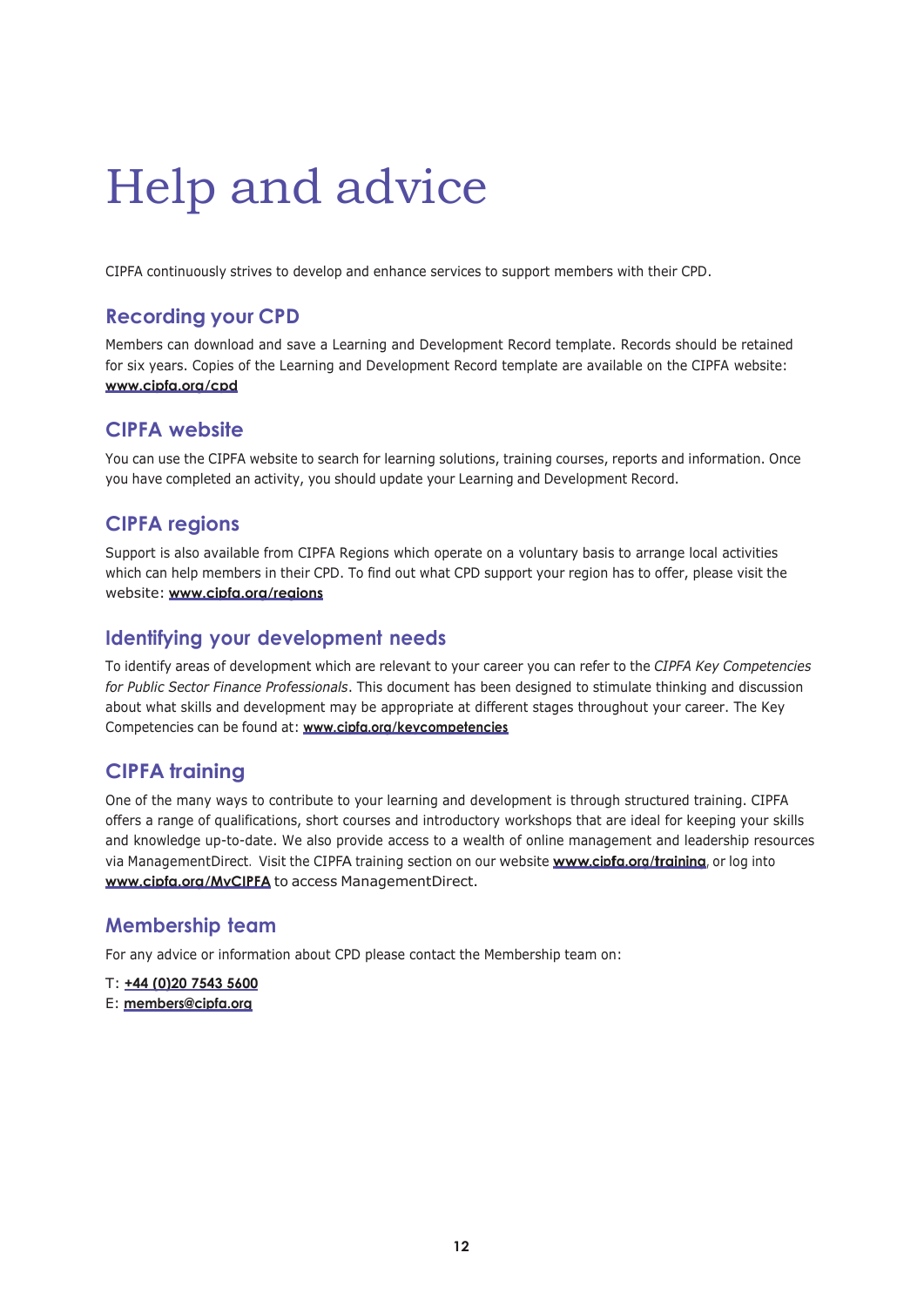# FAQs

#### **Who needs to do CPD?**

Professionally qualified Members of CIPFA (CPFA and FCPFA) are required to participate in CPD activities and complete an Annual Members' Statement (AMS). If selected for monitoring purposes, you are also required to provide evidence of the CPD you have done. Affiliate, Associate and Student members are not required to complete CPD.

#### **Why is CPD so important anyway?**

It is a mandatory requirement of professional membership. CPD enables professionally qualified accountants to stay up to date and equipped with the necessary competencies to undertake their work. It also helps to maintain standards in the profession and enhances the publics' trust in individual accountants and public finance professionals.

#### **What counts towards CPD?**

CPD can be done in many forms, from structured training by attending a course to unstructured learning like reading reports and learning from colleagues.

CPD activities should be suitable for the level of work you are doing and appropriate for the role and sector you are in.

#### **How do I record the CPD I have done?**

You should keep a record of the CPD you are doing; this is best done as and when training and learning takes place. CIPFA has created a simple Learning and Development Record template which is available from the CIPFA website: **[www.cipfa.org/cpd](http://www.cipfa.org/cpd)**

As well as recording all the CPD activities you are doing, it is also advisable to keep copies of evidence about the CPD that has been done.

#### **What evidence should I provide to prove I have done CPD?**

There is a wide range of materials that are acceptable as verifiable evidence of participating in CPD activities, including: certificates, attendance lists, confirmation letters and emails.

#### **What is the CPD year?**

You can decide which 12 month period is best for you and your employer. CIPFA's membership year is from 1 January to 31 December. It is preferable to manage your CPD in line with the membership year, but it is recognised that in some organisation learning and development plans take place over a different 12 month cycle and that is also acceptable for recording and monitoring CPD.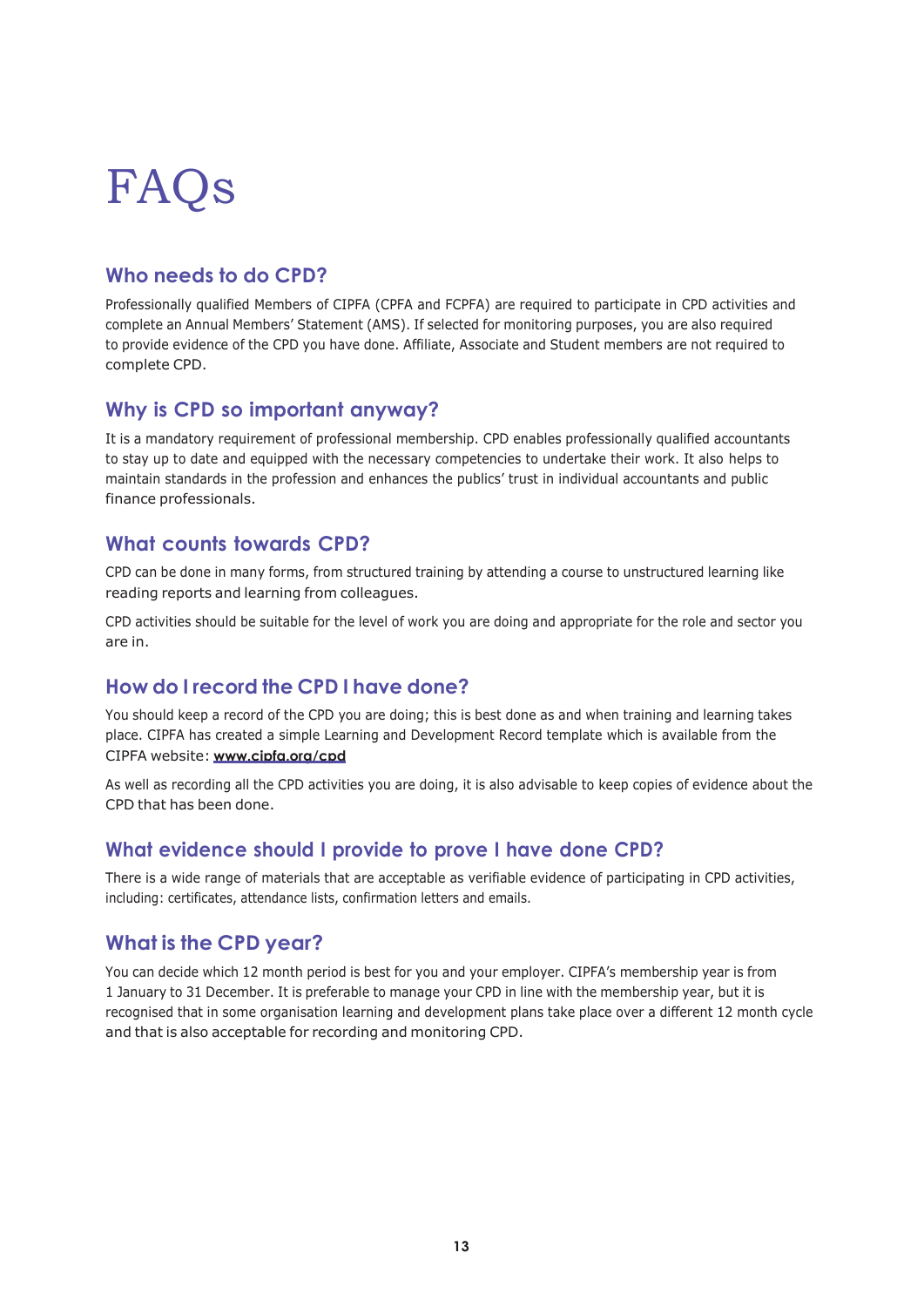#### **When do I need to declare I have completed my CPD?**

You need to complete you Annual Members' Statement (AMS) by 31 March for the preceding January to December. This provides an official declaration that you have abided by professional standards and complied with CPD requirements. The AMS form is available on your MyCIPFA record, access is available online via the CIPFA website.

#### **Can I get an exemption from the CPD requirements?**

In certain circumstances it is understood that Members will not be able to fulfil their CPD requirements. For example, during periods of maternity leave, long-term sick leave or while taking a career break. Fully retired members are not required to do CPD. You should contact CIPFA in advance (if at all possible) to apply for exemption from CPD requirements. Requests for exemption will be considered on an individual basis.

#### **What happens if I don't complete CPD or fail to meet the CPD requirements?**

If you are required to do CPD and fail to do so, you can be referred to CIPFA's Disciplinary Scheme, and ultimately could face expulsion from CIPFA's professional register.

#### **My question is not here. Where can I get more information?**

Please contact the Membership team on E: **[members@cipfa.org](mailto:members@cipfa.org)**

Or call **+44 (0) 20 7543 5600** opening hours are Monday to Friday, 08:30am to 5:30pm UK local time.